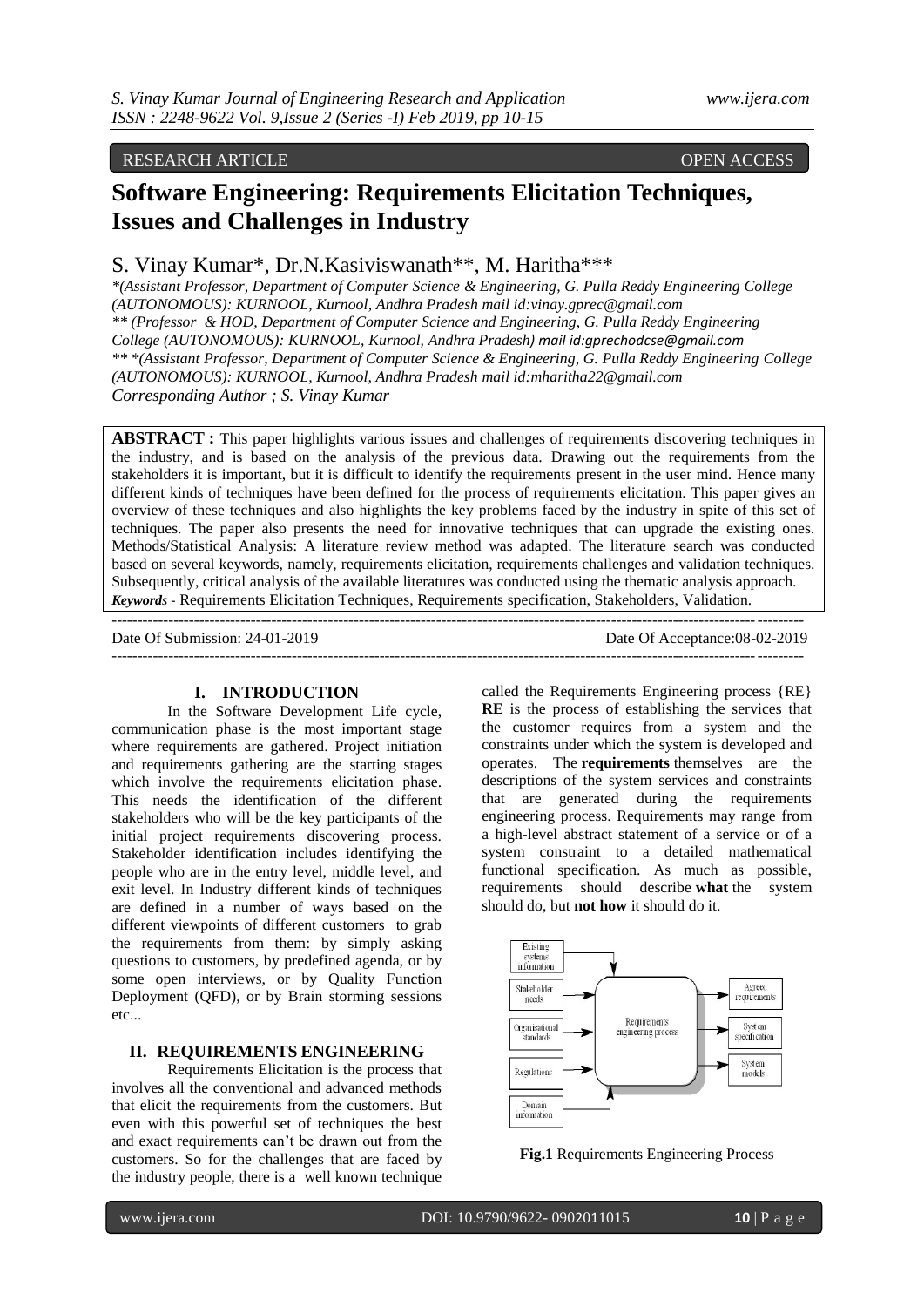#### **III. REQUIREMENTS ELICITATION PROCESS**

To gather the requirements, a feasibility study is to be done at first. Based upon the feasibility reports that are generated we need to take the decision whether the process is to be stopped or to be continued with the project. The next stage is requirements elicitation process from which some system models are generated.

#### **2.1 Techniques for Requirements Discovery process**

The various requirement discovery techniques are:

2.1.1. Viewpoints

2.1.2. Scenarios

2.1.3. Brainstorming Sessions

2.1.4. Facilitated Application Specification Technique (FAST)

2.1.5. Quality Function Deployment (QFD)

2.1.6. Use case Approach

**2.1.1 Viewpoints:** The concept of views and viewpoints is widely used across the architectural community, having originated back in the 1970"s where Ross's Structure Analysis and Design Technique used them. The concept of Views became widely accepted following the development of Kruchten's  $4 + 1$  architecture view model, they have also been formalized in the ISO/IEC/IEEE 42010:2011, *Systems and software engineering — Architecture description*.

The principles of views and viewpoints are defined in slightly different ways in different places; the definitions adopted by IASA are:

- An architectural view is a representation of one or more aspects of an architecture that illustrates how the architecture addresses the concerns held by one or more of its stakeholders.
- A viewpoint is a collection of patterns, templates, and conventions for constructing one type of view. It defines the stakeholders whose concerns are reflected in the viewpoint and the guidelines, principles, and template models for constructing its views.

An example would be to use an operational viewpoint to create a view targeted at the Help Desk manager. The viewpoint is the template that contains information relevant to the operations of the system, and a view is the end product delivered to someone interested in maintaining the operational capability.

IT architects must have the ability to compare/contrast concept of views, viewpoints, and perspectives, understand the differences between them and how they work together to describe an architecture. They must be able to discern various stakeholder groups typical of IT development

projects, describing the typical viewpoint of each group, and determine the set of views needed to satisfy project requirements.

OVERVIEW:

One of the main activities and responsibilities of the architect is to present the vision of the system to the stakeholders interested in it. In anything other than the most trivial of systems it is not possible to show this in a single diagram, although sometime this is attempted, so the concept of views and viewpoints has been developed to provide the appropriate information in an appropriate way for each set of stakeholders.

The architect has to understand the organization and the problem space to identify the appropriate framework to use for a particular architectural problem.

The ISO 42010 defines the relationship<br>the elements of architecture. its between the elements of architecture, its stakeholders and the description, as shown below:



**Fig.2** Different views of the complete software

Most architecture documents include a set of views and viewpoints which comprise the main content of the document. In a general sense the key viewpoints common to many architectural frameworks will include a description of the functions required, the data structures to be held, a description of the processing to be carried, how the software is developed and managed and how the software is deployed on the infrastructure. The views of the model are concerned with:

- **Logical view**: The logical view is concerned with the functionality that the system provides to end-users. UML Diagrams used to represent the logical view include Class diagram, Communication diagram, and Sequence diagram.
- **Development view**: The development view illustrates a system from a programmer's perspective and is concerned with software management. This view is also known as the implementation view. It uses the UML Component diagram to describe system components. UML Diagrams used to represent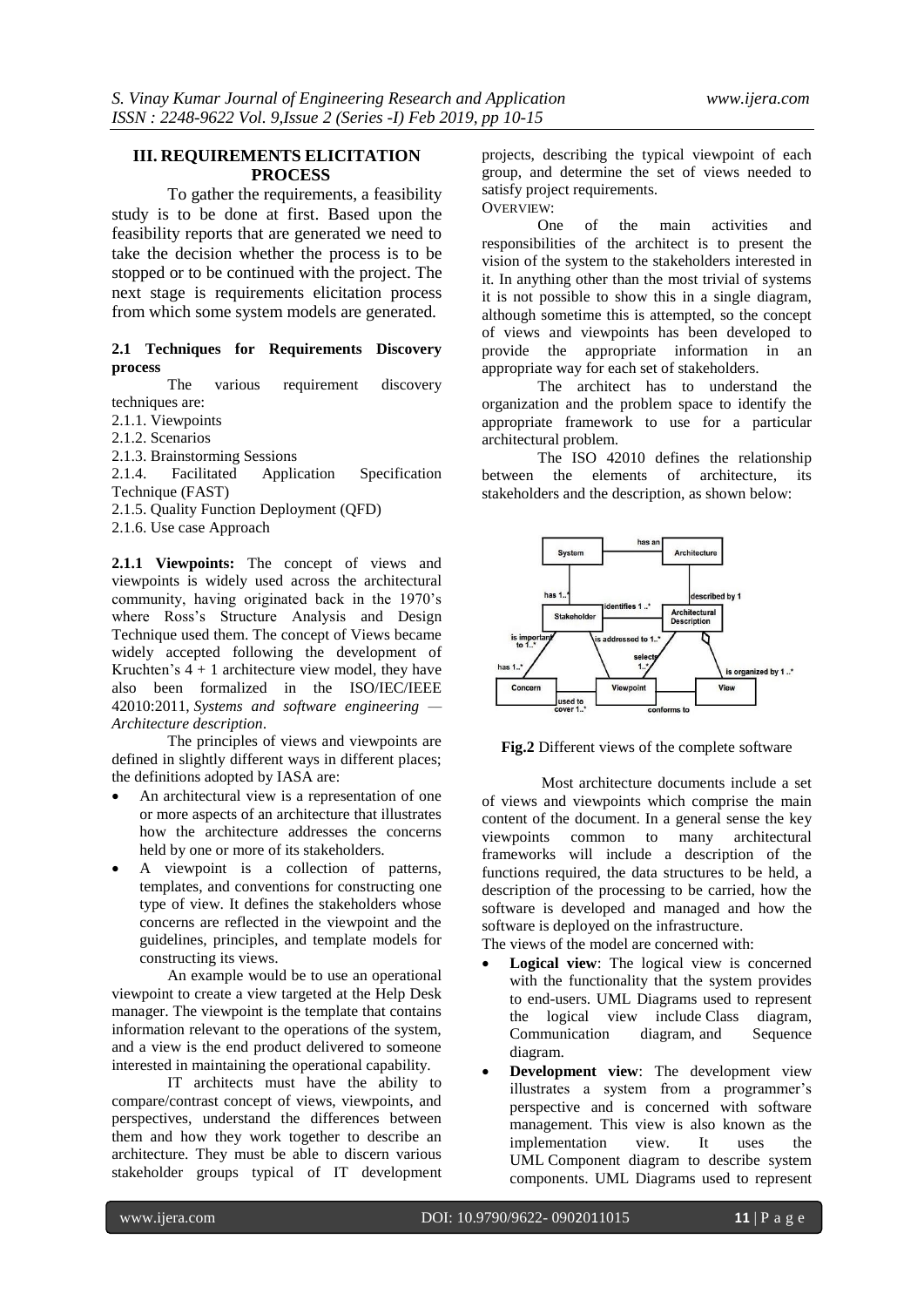the development view include the Package diagram.

- **Process view**: The process view deals with the dynamic aspects of the system, explains the system processes and how they communicate, and focuses on the runtime behavior of the system. The process view addresses process view addresses<br>distribution, integrators, concurrency, performance, and scalability, etc. UML Diagrams to represent process view include the Activity diagram.
- **Physical view**: The physical view depicts the system from a system engineer's point of view. It is concerned with the topology of software components on the physical layer, as well as the physical connections between these connections components. This view is also known as the deployment view. UML Diagrams used to represent physical view include the Deployment diagram.

#### **2.1.2. Scenarios:**

The description of the architecture is illustrated using a small set of [use cases,](http://en.wikipedia.org/wiki/Use_case) or scenarios which become a fifth view. The scenarios describe sequences of interactions between objects, and between processes. They are used to identify architectural elements and to illustrate and validate the architecture design. They also serve as a starting point for tests of an architecture prototype. This view is also known as use case view**.**

#### **2.1.3. Brainstorming Sessions:**

Brainstorming is used in a wide variety of ways, whether it's one person on their own or many people working together it can always be of some help. It's a cheap and easy way of getting ideas on how to solve problems. It is the most widely used and creative tool around at the moment as it helps to get your mind on the right track by sharing all the information you know either for yourself, or to the rest of the group. It is the newest problem solving concept. It was made popular in 1953 by Alex Osborn who described brainstorming as "a conference technique by which a group attempts to find a solution for a specific problem by amassing all the ideas spontaneously by its members". It is a special technique that makes you think about different answers and questions you hadn"t thought about before. There are a few rules for brainstorming techniques, otherwise there might not be a solution to the problem is people get too out of control. Disadvantages of Brainstorming are as follows: • Can take a long time to work out the kinks if the group is not organized properly.

• Can be hectic, leading to people being afraid to speak their opinion.

• Can go into too much detail that some things may not be used.

• Some people who are more outgoing then others may end up taking over the session with all their ideas. This form of leadership may lead to people being afraid to talk themselves.

• Not recommended for larger groups of people, as there could be too many trying to have their say at the same time.

• Can have repeats of opinions if people aren"t paying close enough attention.

• May not end up with usable solutions.

#### **2.1.4. Facilitated Application Specification Technique (FAST):**

Its objective is to bridge the expectation gap – difference between what the developers think they are supposed to build and what customers think they are going to get.

A team oriented approach is developed for requirements gathering.

Each attendee is asked to make a list of objects that are-

- 1. Part of the environment that surrounds the system
- 2. Produced by the system
- 3. Used by the system

Each participant prepares his/her list, different lists are then combined, redundant entries are eliminated, team is divided into smaller subteams to develop mini-specifications and finally a draft of specifications is written down using all the inputs from the meeting.

#### **2.1.5. Quality Function Deployment (QFD):**

Mainly we are defining these are the quality requirements focused on customers satisfaction. The major steps involved in this procedure are –Identify all the stakeholders, e.g. Users, developers, customers etc. list out all requirements from customer. A value indicating degree of importance is assigned to each requirement. In the end the final list of requirements is categorized as It is possible to achieve It should be deferred and the reason for it. It is impossible to achieve and should be dropped off.

#### **2.1.6. Use case Approach:**

This technique combines text and pictures provide a better understanding of the requirements. The use cases describe the "what", of a system and not "how". Hence they only give a functional view of the system.

### **IV. BACKGROUND AND RELATED STUDIES**

3.1. There are different issues related to requirements elicitation techniques that are identified and proven them as ineffective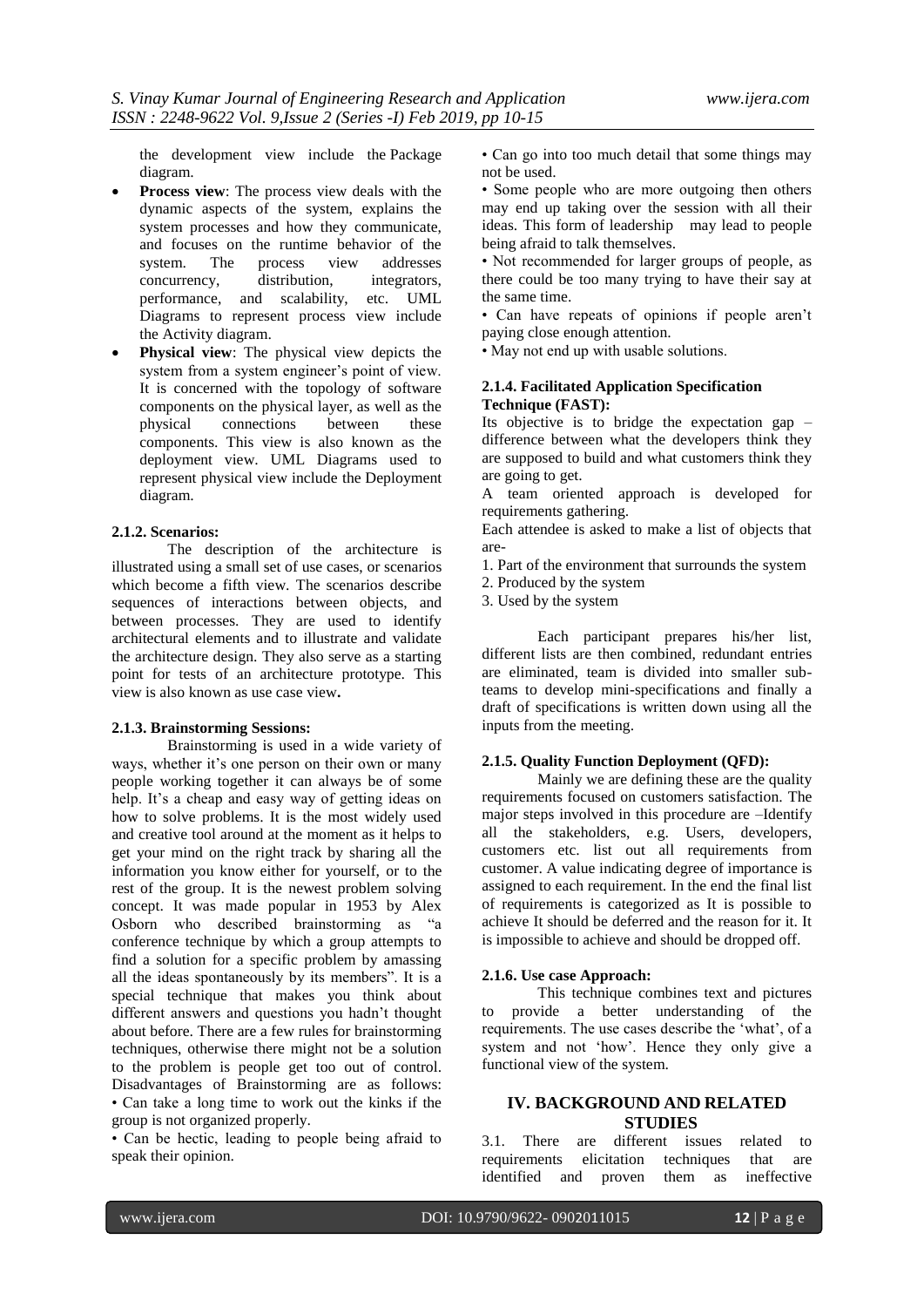requirements elicitation techniques: Lack of<br>stockholders involvement, Identification of involvement, Identification Stakeholders, Requirements' Volatility, Stakeholders" Confusions, the Problem of Scope. Based on the previous analysis identified the percentage of Issues is shown as:



**Fig.3** Represents the Requirements Elcitation Issues.

**3.1.1.** There are a number of issues and challenges encountered during this process. Some of them are as follows:

Understanding large and complex system requirements is difficult:

The word 'large' represents 2 aspects:

(i) Large constraints in terms of security, etc. due to a large number of users.

(ii) Large number of functions to be implemented.

The complex system requirements include those requirements which are unclear and difficult to implement.

- **Undefined system boundaries:** There might be no defined set of implementation requirements. The customer may go on to include several unrelated and unnecessary functions besides the important ones, resulting in an extremely large implementation cost which may exceed the decided budget.
- **Customers/Stakeholders are not clear about their needs:** Sometimes, the customers themselves maybe unsure about the exhaustive list of functionalities they wish to see in the software. This might happen when they have a very basic idea about their needs but haven"t planned much about the implementation part.
- **Conflicting requirements are there:** There is a possibility that two different stakeholders of the project express demands which contradict each other"s implementation. Also, a single stakeholder might also sometimes express two incompatible requirements.
- **Changing requirements is another issue:** In case of successive interviews or reviews from the customer, there is a possibility that the customer expresses a change in the initial set of specified requirements. While it is easy to accommodate some of the requirements, it is

often difficult to deal with such changing requirements.

- **Partitioning the system suitably to reduce complexity**: The projects can sometimes be broken down into small modules or functionalities which are then handled by separate teams. Often, more complex and large projects require more partitioning. It needs to be ensured that the partitions are non-overlapping and independent of each other.
- **Validating and Tracing requirements:** Crosschecking the listed requirements before starting the implementation part is very important. Also, there should be forward as well as backward traceability. For eg, all the entity names should be the same everywhere, i.e., there shouldn"t be a case where "STUDENT" and "STUDENTS" are used at separate places to refer to the same entity.
- **Identifying critical requirements:** Identifying the set of requirements which have to be implemented at any cost is very important. The requirements should be prioritized so that crucial ones can be implemented first with the highest priority.
- **Resolving the "to be determined" part of the requirements:** The TBD set of requirements include those requirements which are yet to be resolved in the future. The number of such requirements should be kept as low as possible.
- **Proper documentation, proper meeting time and budget constraints:** Ensuring a proper documentation is an inherent challenge, especially in case of changing requirements. The time and budget constraints too need to be handled carefully and systematically.

Consider a case study regarding the number of posts and number of stakeholders involved in the requirements engineering process



## **3.1.2. Why use this technique?**

 When a business analyst starts his assignment, he has to get more insight into organization, stakeholders, project and the existing system (if applicable) in a short time frame. He can attain this knowledge by studying the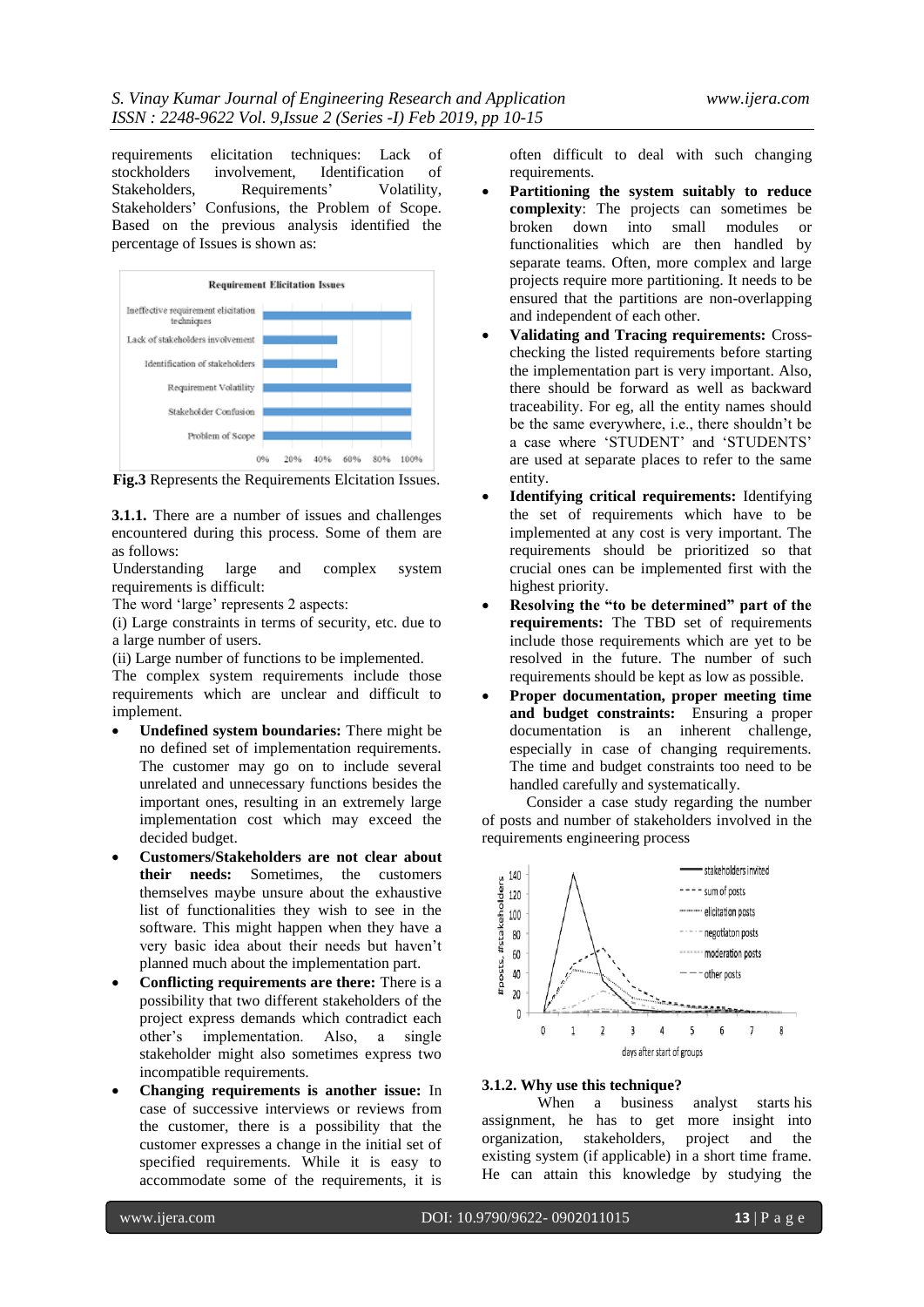available documentation. This technique is alternatively called the *background reading*. It is a widely applicable technique, and is not just specific to only Business Analysis, but it can also be used during the requirements elicitation process for effective requirements gathering.

#### **3.1.3. How to use it?**

These three steps described below will help you to use the background research technique for stakeholder"s identification:

Step 1: Search for documents related to the project for which you work. This could include corporate reports, organization charts, descriptions of existing systems, job descriptions, policy manuals, feasibility study reports.

Step 2: Look for similar activities / projects within the company.

Step 3: Read these papers and put all the identified officials, managers or groups to your list of stakeholders.

**Tips:** This technique is useful for analysts who are new to the organization, thus external consultants in particular. Background research together with organization charts will help business analyst to get more insight information about the organization.



**Fig.4** Requirements from various Sources

#### **V. INNOVATIVE TECHNIQUES**

In spite of numerous elicitation techniques available in RE, there are still several unresolved issues, which require further attention by the research community. It is expected that some other elicitation techniques may be evolved in future offering solution/s to these issues. Accordingly, an innovative category of elicitation techniques has already been proposed under which all the newly proposed techniques will be put forth. One of such innovative techniques is the Throwaway Paper Prototype. A paper prototype is a visual representation of "what the System will look like". Normally, users are expected to draw the features

through a pen/pencil on paper and share with Requirement Engineers. Alternatively, a graphics program can also be used for the purpose. Although, in most of the cases, paper prototype is used as a part of the usability testing, where the user gets a feel of the User Interface, by applying the same technique in requirements elicitation, satisfactory results have been obtained. These tryout results indicate that the paper prototype method for requirements elicitation is a suitable method for small and medium sized projects. Other such techniques may also be placed in this category in future.

#### **IV. CONCLUSION**

In this paper different issues in using requirements elicitation techniques are discussed. As requirements elicitation is the most important and the initial-most step towards making new software and requirements elicitation techniques are the key to success in developing any new software, selecting the right technique is important. But there is no technique which can accomplish all the demands of requirements elicitation because there are so many issues like confusion of project scope, inadequate stakeholders" involvement, lack of communication and negotiation skills, ineffective techniques, strict time constraints, improper documentation, lack of requirements management and inconsistent requirements. Also there are some issues that are faced when implementing the elicitation techniques which must be resolved so that software can be developed as it is required. The results gathered are also analyzed using various parameters. For the future work, a systematic strategy for selecting the best and appropriate techniques for software requirements gathering may be developed.

#### **REFERENCES**

- [1]. [https://iasaglobal.org/itabok/capabilitydescriptions/](https://iasaglobal.org/itabok/capabilitydescriptions/views-and-viewpoints/) [views-and-viewpoints/.](https://iasaglobal.org/itabok/capabilitydescriptions/views-and-viewpoints/)
- [2]. https://www.researchgate.net/publication/2693022 85\_Requirements\_elicitation\_Issues\_and\_challeng es
- [3]. [\]https://pdfs.semanticscholar.org/692b/30d03ab7f1](https://pdfs.semanticscholar.org/692b/30d03ab7f1fd797327d26d2392008b8e3a93.pdf) [fd797327d26d2392008b8e3a93.pdf](https://pdfs.semanticscholar.org/692b/30d03ab7f1fd797327d26d2392008b8e3a93.pdf)
- [4]. Pandey, S. K. and Mustafa, K. 2010. Risk Assessment Framework (RAF). International Journal of Advanced Research in Computer Science. Vol. 01. pp. 423-432. International Journal of Computer Applications (0975 – 8887)Volume 75– No.12, August 2013 39
- [5]. Pandey, S. K. and Batra, Mona 2013. Formal Methods in Requirements Phase of SDLC. International Journal of Computer Applications. Published by Foundation of Computer Science. New York. USA.pp.7-14
- [6]. Pandey, S. K. and Mustafa, K. 2010. Recent Advances in SRE Research. International Journal of Computer Science and Engineering. Vol. 02. pp. 1079-1085.